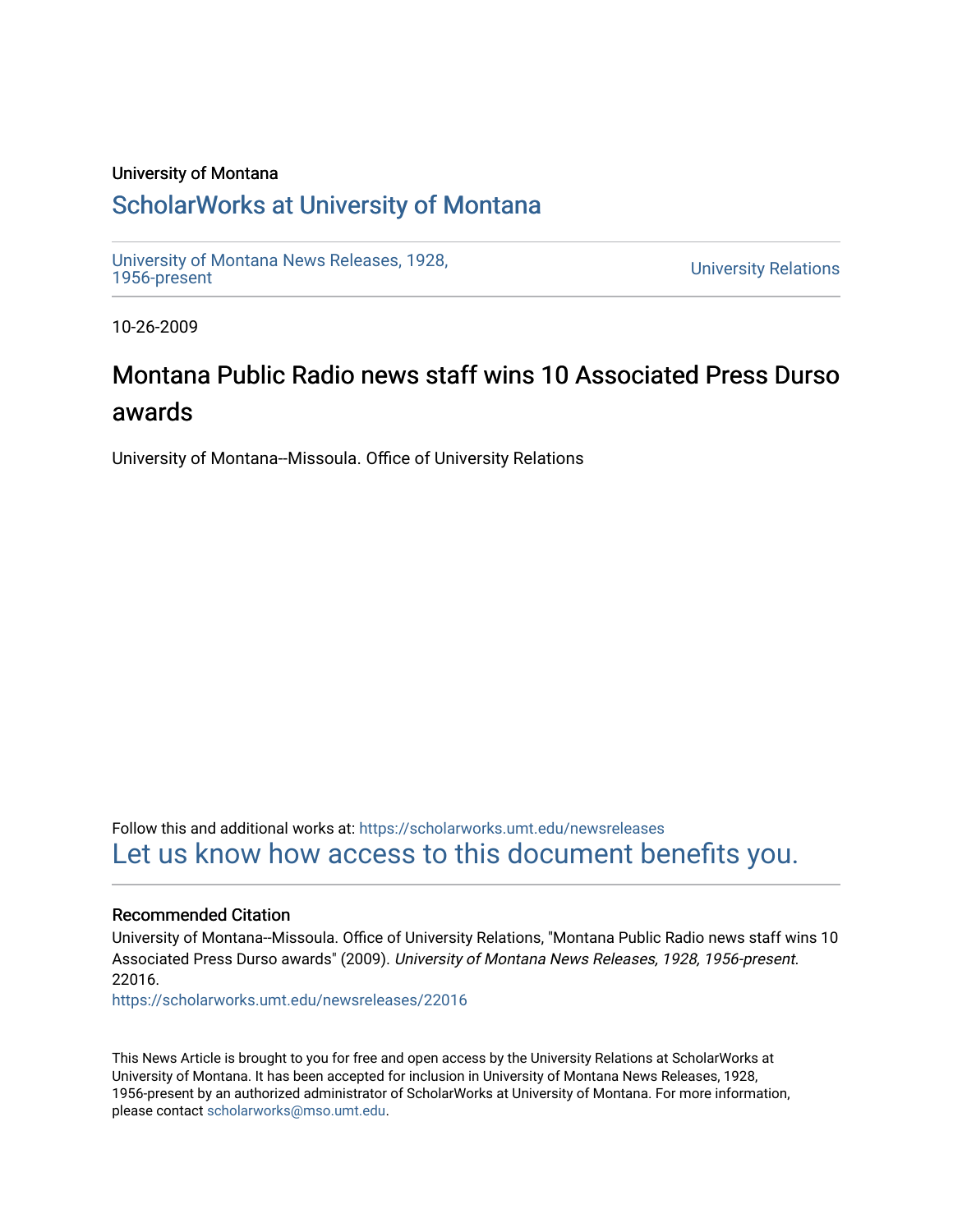

UNIVERSITY RELATIONS • MISSOULA. MT 59812 • 406.243.2522 • FAX: 406.243.4520

## N E W S R E L E A S E

Oct. 26, 2009

**Contact:** William Marcus, station manager, 406-243-4154. [william.marcus@umontana.edu](mailto:william.marcus@umontana.edu); Sally Mauk, news director, 406-243-4075, [sally.mauk@umontana.edu](mailto:sally.mauk@umontana.edu).

#### **MONTANA PUBLIC RADIO NEWS STAFF WINS 10 ASSOCIATED PRESS DURSO AWARDS**

#### **MISSOULA -**

Members of the Montana Public Radio news staff won 10 of the 17 awards given in the radio competition of the Montana Associated Press 2009 Joe Durso Awards for Broadcast Excellence.

The awards were announced Oct. 21 by the Montana Associated Press Broadcasters

Association. The Durso Awards recognize good journalism done in broadcast newsrooms across the

state. The entries were judged by AP member TV and radio stations in Mississippi.

Montana Public Radio General Manager William Marcus said the awards reflect the station's commitment to local news.

"Our listeners have told us that they consider news to be our most valuable service," Marcus said. "MTPR News Director Sally Mauk has built a great news team and I'm pleased to see their work recognized with these distinguished awards."

Awards won by MTPR news are:

#### **Best Radio Audio**

- Winner Dan Boyce, "Holiday Program."
- Honorable Mention Natalie Neumann, "Fair Pigs."
- Honorable Mention Kevin Maki, "All My Heart."

#### **Best Radio News Writing**